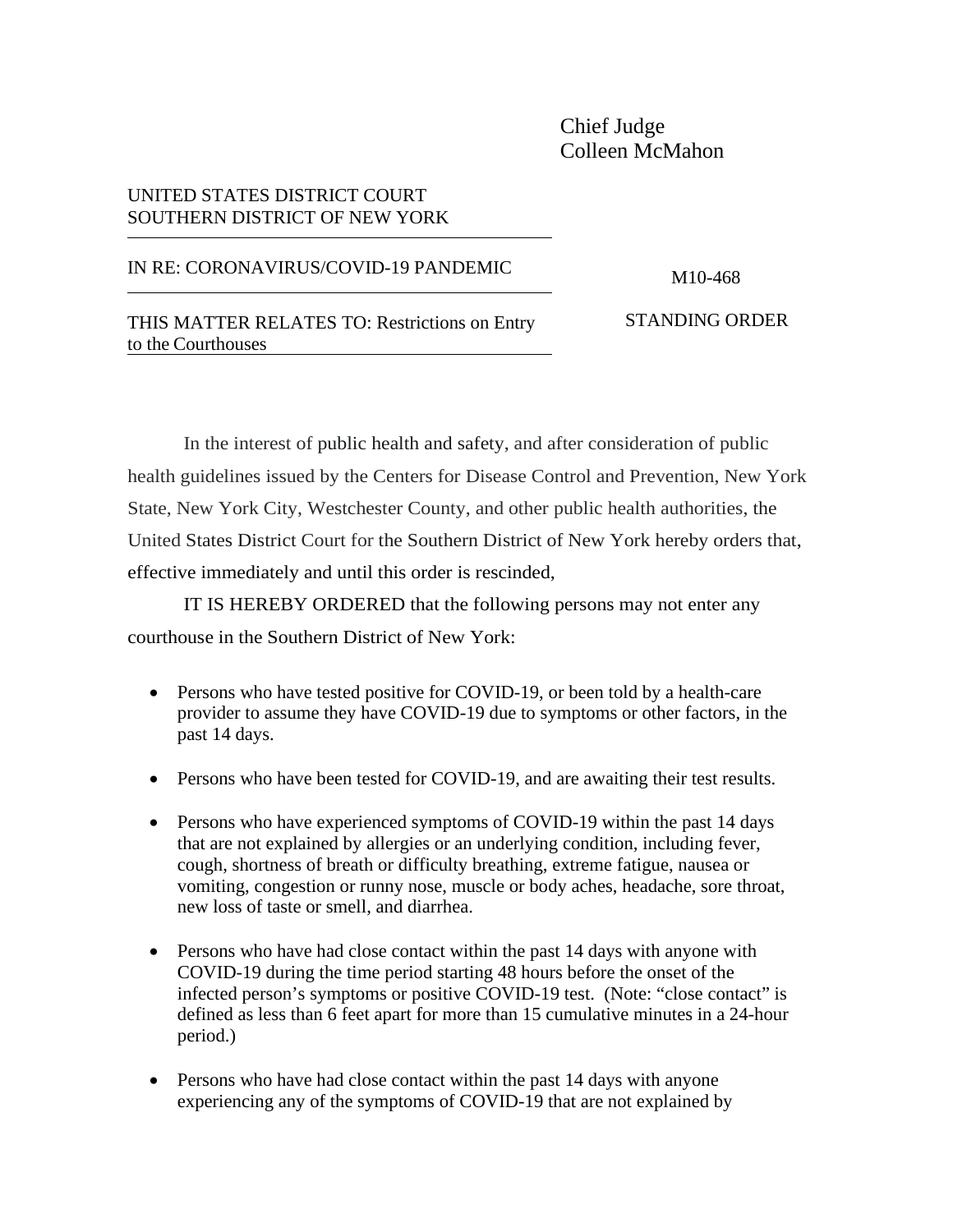allergies or an underlying condition, including fever, cough, shortness of breath or difficulty breathing, extreme fatigue, nausea or vomiting, congestion or runny nose, muscle or body aches, headache, sore throat, new loss of taste or smell, and diarrhea. (Note: "close contact" is defined as less than 6 feet apart for more than 15 cumulative minutes in a 24-hour period.)

- Persons who live with someone who has been instructed to quarantine in the past 14 days due to close contact with an individual who tested positive for COVID-19.
- Persons who have been on a cruise ship or river voyage in the past 14 days.
- Persons who have traveled in the past 14 days from: (1) a state that is noncontiguous to New York; (2) a US territory; or (3) a CDC Level 2 or higher country, unless proof of compliance with the Court's test-out protocol has been provided. The Court's test-out protocol can be accessed at [https://www.nysd.uscourts.gov/sites/default/files/2020-](https://www.nysd.uscourts.gov/sites/default/files/2020-11/Entry%20Protocol%20for%20Domestic%20Travelers%2011-20.pdf) [11/Entry%20Protocol%20for%20Domestic%20Travelers%2011-20.pdf.](https://www.nysd.uscourts.gov/sites/default/files/2020-11/Entry%20Protocol%20for%20Domestic%20Travelers%2011-20.pdf)
- Persons who have attended a non-essential gathering of greater than ten individuals for any reason in the past 14 days, including but not limited to parties, celebrations or other social events.
- Persons who have been released from a federal, state or local jail, prison or other correctional institution within the last 14 days, except those who are reporting to be fit with a location monitoring device.
- Persons who do not meet the criteria for entry as determined by the SDNY COVID-19 entry questionnaire, which can be accessed at [https://www.nysd.uscourts.gov/covid-19-coronavirus.](https://www.nysd.uscourts.gov/covid-19-coronavirus)

## **Anyone attempting to enter in violation of these protocols will be denied entry by a Court Security Officer**.

Anyone who has business in one of the courthouses of the Southern District of New York, but who cannot enter because of this order, should do the following:

- Persons who are represented by an attorney should contact their attorney;
- Attorneys or pro se litigants who are scheduled to appear in court before a judge should contact the judge's chambers directly (contact information may be found in the Judges' [Individual](https://nysd.uscourts.gov/judges) Practices on the court's public web page);
- Persons who are scheduled to meet with a Pretrial Services Officer should contact the Office of Pretrial Services at (212) 805-4300;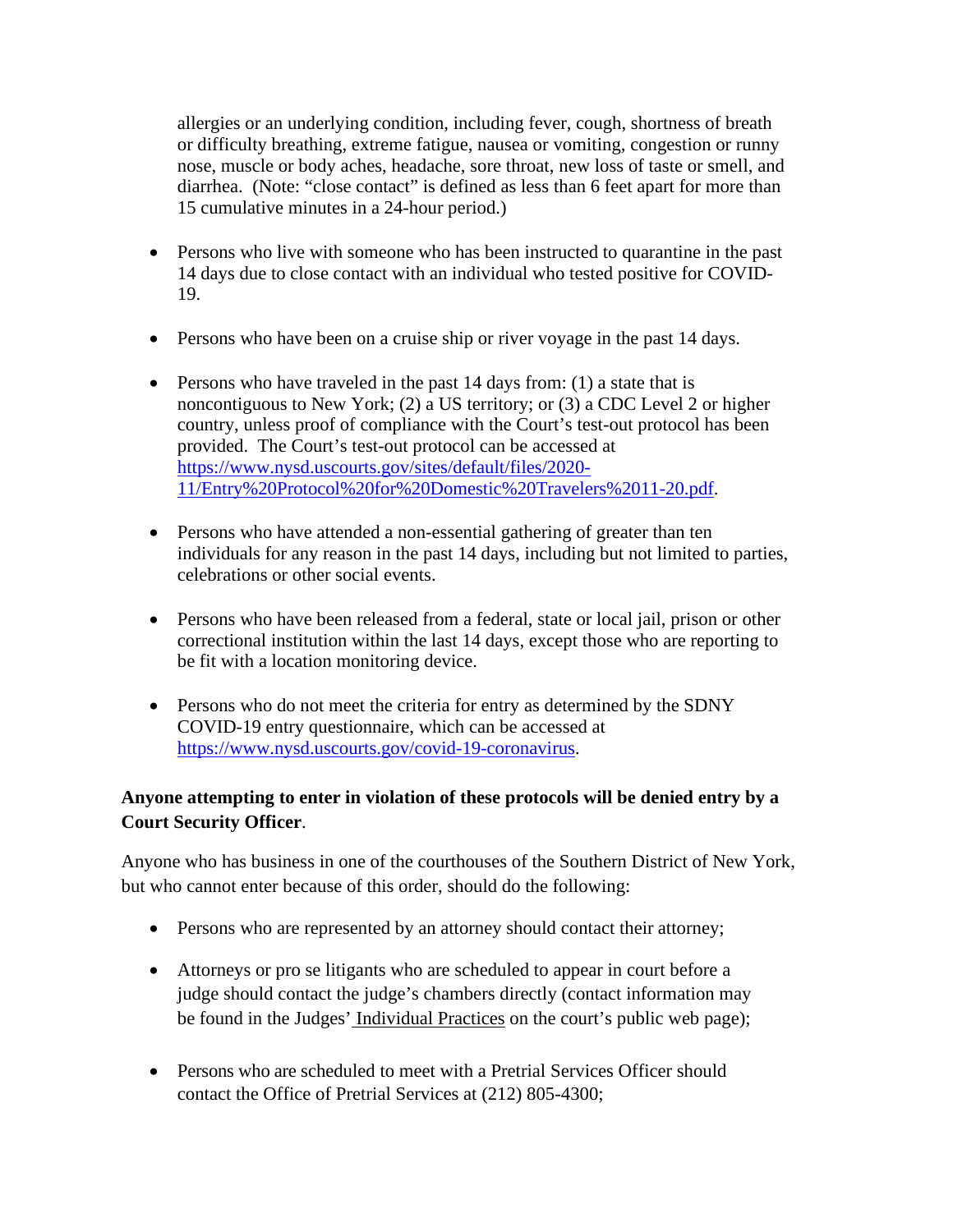- Persons who are scheduled to meet with a Probation Officer should contact the Probation Office at (212) 805-0040;
- Jurors should contact the Jury Department at (212) 805-0179;
- Employees reporting to work at the courthouse should contact their supervisor;
- Persons having any other business with the United States District Court for the Southern District of New York should contact the Clerk of Court at (212) 805-0140;
- Persons having business with the United States Court of Appeals for the Second Circuit should contact Catherine Wolfe, Clerk of Court, at (646) 584-2696;
- Persons having business with the United States Bankruptcy Court for the Southern District of New York should contact Bankruptcy Court Servicesat (212) 284-4040;
- For all other matters, please contact the District Executive's Office at (212) 805-0500.

IT IS FURTHER ORDERED that every visitor who comes to one of the courthouses of the Southern District of New York for any reason must pass through the following entry screening process:

- Have their temperature taken, using a contactless thermometer. A person with a temperature of 100.4 degrees or higher will not be permitted to enter the courthouse.
- Answer screening questions about COVID-19 status and possible recent COVID-19 exposure. A person whose answers indicate that they are at increased risk of being contagious with COVID-19 will not be permitted to enter the courthouse.
- Wear a mask that covers the person's nose and mouth. Bandannas and gaiters are not permitted. If a person does not have a mask, a screener will provide one.
- Apply hand sanitizer, which will be available at all courthouse entrances.
- Place items that need to be screened through an x-ray machine in a single-use plastic bag, which will be discarded after each use. Court staff will not handle personal belongings.
- Place any electronic device that must be checked in a single-use plastic bag that will be handed to a Court Security Officer.

IT IS FURTHER ORDERED that while in the courthouse, all persons must comply with the following rules: